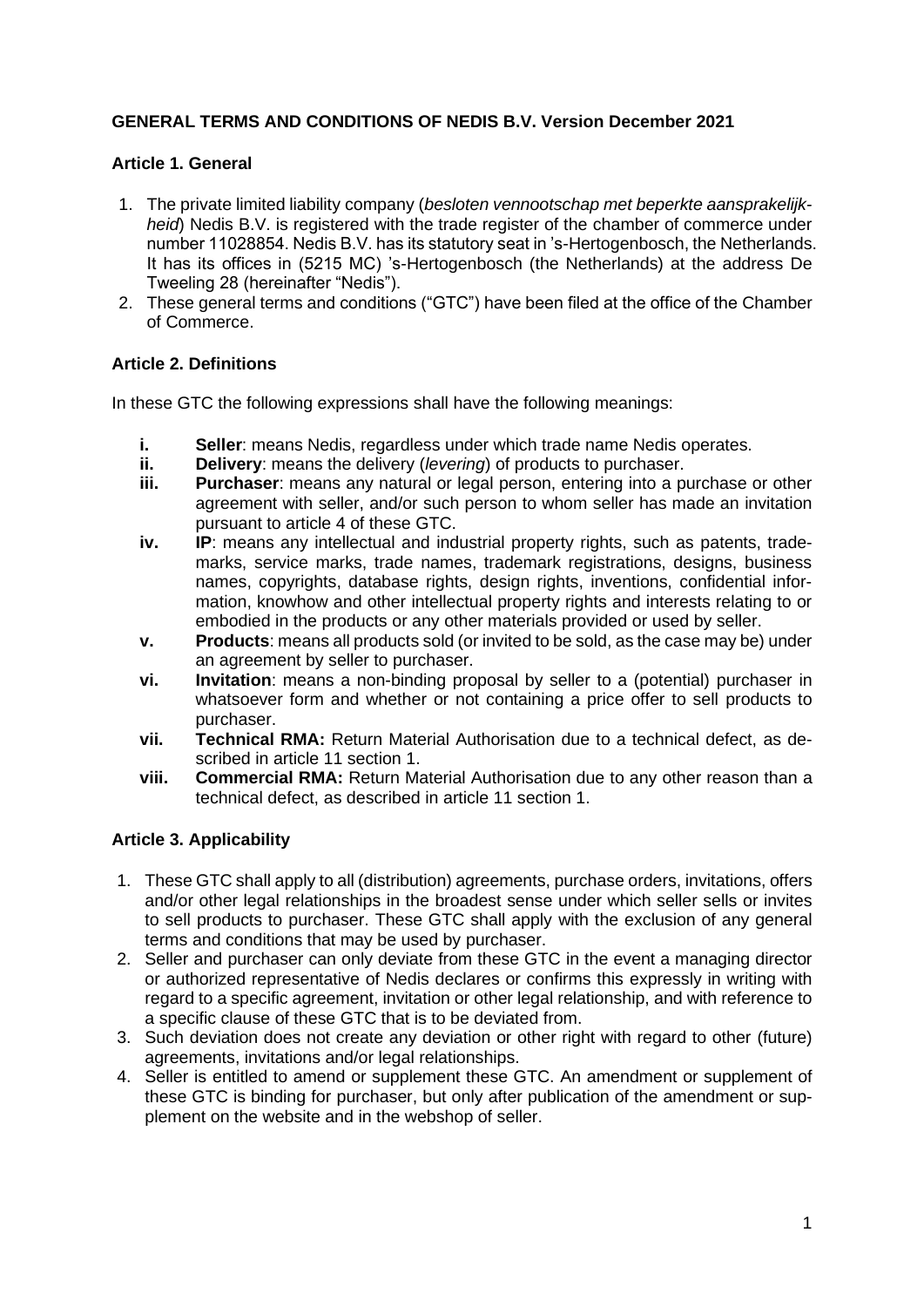# **Article 4. Agreement**

- 1. All proposals made by seller to sell products to purchaser shall be invitations and not offers (*aanbiedingen*), with the exception of exclusive price offers, which shall be qualified as offers.
- 2. An agreement shall only exist from the moment purchaser accepts these GTC and after acceptance in writing by seller of a purchase order from purchaser (which purchase order shall be deemed to be an offer (*aanbod*) from purchaser, whether or not such purchase order was based on a prior invitation from seller to purchaser).
- 3. Orders should be made electronically using tools like EDI or the seller's webshop. In case of ordering methods requiring manual handling for seller, seller is allowed to charge handling costs. For placing orders purchaser receives a unique client number and login code. These login details may not be transferred to any party or individual outside the organisation of purchaser.
- 4. Seller will make product information available on its website. Such product information always and only serves as an indication or illustration and cannot bind the seller.
- 5. Seller reserves the right to refuse purchase orders at his own discretion, or to charge an extra fee, the acceptance of which shall be subject to purchaser's approval. Acceptance of purchase orders can be subject to conditions, such as but not limited to advance payment of the entire price or part of the price.
- 6. If for any reason it is impossible to accept the purchase order of a specific product, seller will, where reasonably possible, consult with purchaser in order to supply an alternative product. Seller and purchaser shall agree on the alternative purchase order as per the procedure in these GTC.
- 7. A purchaser's purchase order shall be binding for purchaser and cannot be revoked regardless of how it was placed with seller. Seller shall use best efforts to confirm within two (2) working days whether or not seller can accept the purchase order.
- 8. Any changes in and/or (partial) cancellation of a purchase order by purchaser shall only take place - at seller's discretion - with permission of seller given in writing and on the condition that costs already incurred by seller for performed activities will be paid for, in full, by purchaser. In such case, seller is always entitled to pass on any (extra) costs to purchaser and to redetermine the delivery time.
- 9. Purchaser shall immediately provide seller with any information seller deems necessary or any information that can be reasonably understood as necessary for the performance of the agreement. If the information required for the performance of the agreement is not supplied in time to seller, seller has the right to postpone the performance of the agreement and/or to charge purchaser with the extra costs seller incurred because of the delay, at seller's usual rates.
- 10. Any additional commitments and/or arrangements made by seller or made on behalf of seller by other persons acting as a representative, are only binding to seller if these commitments and/or arrangements have been confirmed in writing to purchaser by seller's managing director or authorised representative.
- 11. If during the performance of the agreement either party has access to confidential information of the other party, such as access to marketing and business plans, that party shall keep such information confidential. The terms of any agreement with purchaser, including but not limited to financial terms and the information arising from the agreement or reports related thereto, shall be considered confidential information. Parties undertake to guarantee the confidentiality and secrecy of the confidential information and to ensure that they themselves and their employees and other subordinates maintain the confidentiality and secrecy of the confidential information and do not copy, publish, disclose to third parties or use the information (other than pursuant to these conditions). Parties undertake to implement and maintain security procedures and measures to protect the data exchange against the risks of unauthorised access, modification, destruction, loss and/or other unauthorised use. Any information provided is "as is". In no event shall the disclosing party or its respective representatives be liable for any incorrectness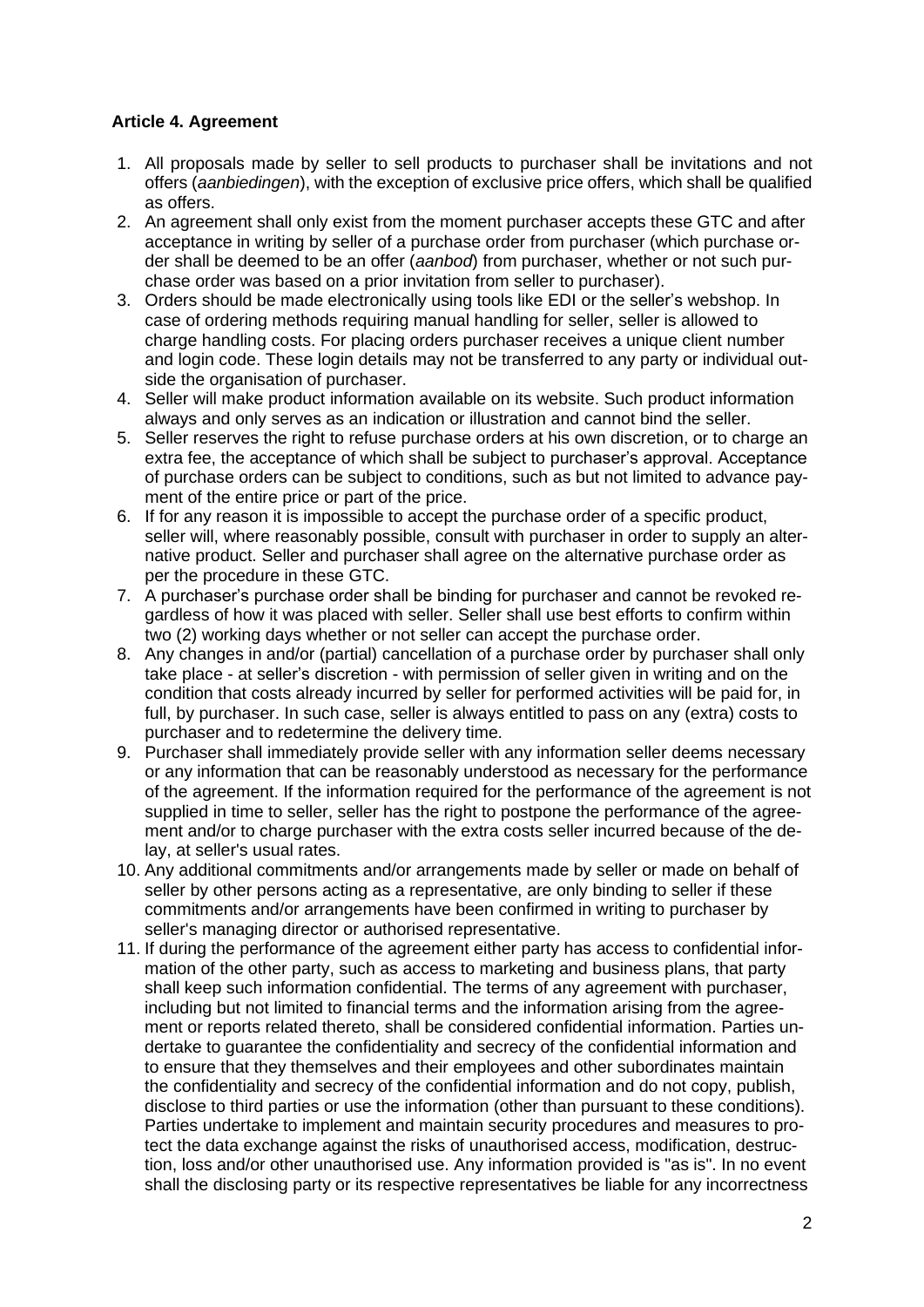or incompleteness of the information. The obligation of confidentiality shall continue to apply after the termination of a contract with seller. If purchaser is granted access to seller's personal data or seller is granted access to purchaser's and/or its customers' personal data, purchaser shall accept the provisions of the data processor's agreement that seller shall submit to purchaser upon seller's first request, and purchaser and seller shall otherwise act in accordance with the provisions of the GDPR.

# **Article 5. Prices**

- 1. All prices communicated by seller whether in an invitation or by any other means shall be in € (EURO), unless otherwise agreed.
- 2. The purchase price payable by purchaser to seller will be exclusive of value added taxes (VAT), other transaction-based taxes or customs duties and exclusive of all other costs, e.g. those mentioned in article 6 Section 3, unless otherwise agreed in writing. Where applicable, VAT, other transaction based taxes or customs duties will be paid in addition to the purchase price by purchaser.

In the event tax or customs authorities, for whatsoever reason, should conclude (1) that seller is to act as the importer, respectively should have acted as the importer in the past instead of as purchaser OR

(2) that seller should have treated the transaction as subject to VAT

and, as a consequence of (1) or (2), (retroactively) assess VAT (incl. import VAT), other transaction based taxes or customs duties, including late interest and penalties, against seller, purchaser must indemnify seller for, and hold seller harmless against, any and all damages arising in respect of or as a consequence of such assessments (e.g. additional VAT and customs duties assessments, etc.).

- 3. Prices quoted by seller are only binding upon acceptance of a purchase order by seller pursuant to article 4 section 2.
- 4. Seller is allowed to adjust the prices in case of unforeseen circumstances outside its control, including but not limited to devaluation of the Euro, increase of raw material prices and increase of transportation costs.
- 5. Notwithstanding the cases described in section 4 above, seller is at all times entitled to adjust the applicable prices in case purchaser makes multiple purchases under a continuing agreement (*duurovereenkomst*) by informing purchaser of the prices applicable to new purchases or orders as from that moment. In the event of an adjustment on the grounds of this paragraph, purchaser shall be entitled to terminate the continuing agreement if there is an increase of more than 5% compared to the last applicable prices and the increase is not the result of unforeseen circumstances as referred to in article 5.4.

# **Article 6. Delivery**

- 1. The dates of delivery indicated by seller can never be considered as binding deadlines (*fatale termijnen*). No deviation from these dates indicated by seller shall entitle purchaser to claim damages, to cancel or to terminate the agreement, unless expressly agreed otherwise in the agreement.
- 2. Indicated delivery dates shall always be conditional on timely receipt of any authorisation permits or licences, which documentation must be provided by purchaser and upon timely fulfilment of payment or any other obligations by purchaser. In the event (one of) these conditions are not met, the involved dates may be adjusted accordingly by seller.
- 3. Unless the contrary appears from the purchase order confirmation, all additional costs e.g. delivery, insurance, administration and transport costs, etc., all in the widest possible sense shall be charged separately (i.e. in addition to the agreed price of the products/services) by seller to purchaser. In case such an additional service applies and is taken care of by seller without any price having been explicitly agreed upon, seller shall be entitled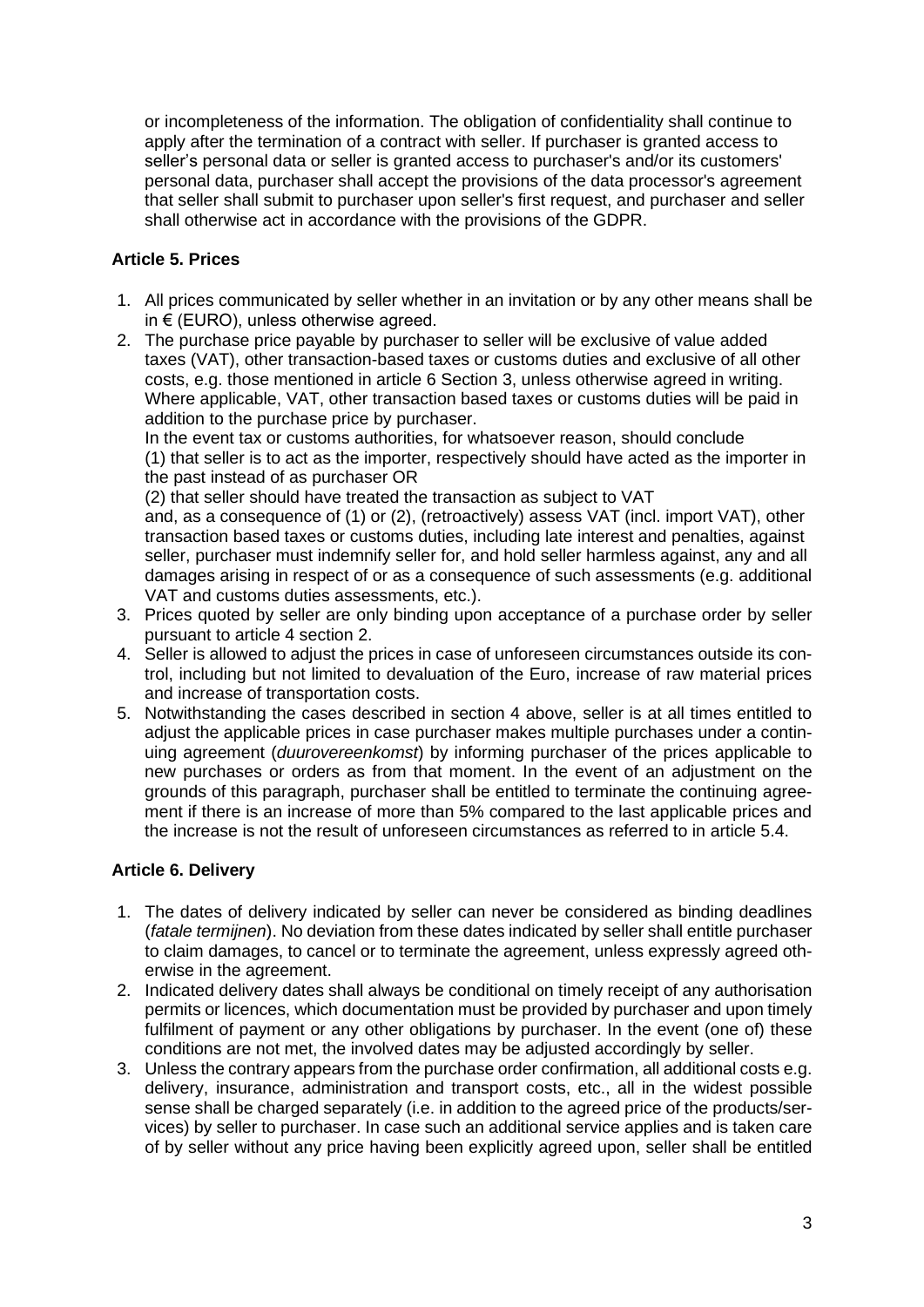to bill purchaser for the costs actually incurred, including a profit margin, and/or to charge the rates normally used by seller.

- 4. In case the products are delivered on deposit pallets, the deposit will be charged to the purchaser.
- 5. Within the EU the products will be delivered DAP, outside the EU the products will be delivered FCA (Incoterms 2020), unless agreed otherwise in writing.
- 6. Purchaser shall at all times be obliged to accept delivery of the products, except in case of visible material damage to the packaging. In the event the delivery is not accepted, purchaser shall be liable for all damages and/or costs incurred by seller, and seller shall also have all rights provided by law in this respect.

### **Article 7. Transfer of risk**

All risks in connection to the products, shall be transferred to purchaser at the moment the products are delivered to purchaser (within EU) or to those people appointed by purchaser (outside EU).

#### **Article 8. Intellectual and industrial property rights ("IP") and third-party platforms**

- 1. All IP with regard to the products offered by seller are exclusively vested in seller or its licensors. Purchaser acknowledges that all possible IP are vested in seller and purchaser shall never (attempt to) claim these rights in or out of court nor shall these rights at any time be passed on to purchaser.
- 2. Should any third party make a claim with regard to a possible violation of any IP that relates to seller, than seller is entitled to defend itself against it or to take legal action against such third party, or to reach a private arrangement with such third party. Purchaser shall fully cooperate with seller in such procedures.
- 3. Purchaser is not allowed to make any kind of changes, alterations to and/or remove anything from the packaging, brands, trade names and/or other distinguishing features attached to or put on the products and/or packaging delivered by seller or its licensors, except for sales purposes.
- 4. Seller shall not be liable for defects or damages/losses arising from inaccuracies or imperfections in specifications, designs, drawings, models, descriptions, images, and/or other IP.
- 5. Purchaser shall, upon request, receive images, audio, text and video graphs (jointly referred to as marketing features) of seller's products and (registered) trademarks (logos) in the name of seller and/or associated companies. Purchaser is allowed to use these marketing features, for the duration of the agreement, for promotion of sales of the products only.
- 6. If purchaser sells the products from seller online through third party platforms (such as for instance Amazon) it shall include the marketing features of seller in the descriptions of the products and shall ensure professional and complete information about the specifications of the products in its advertisements. Furthermore, the purchaser shall only sell the products online if it meets the following service requirements: (i) delivery within maximum 72 hours and (ii) availability of a service desk during office hours with a response time of maximum 24 hours.

# **Article 9. Conformity**

1. Any complaints of purchaser must be sent to seller within ten (10) working days following the delivery as specified in article 6.5. Complaints must be made in writing, with a clear and detailed description of the complaint. Purchaser shall check the products carefully, completely and promptly upon delivery. If seller has delivered the wrong products, or has delivered more products than ordered, purchaser shall either return these products to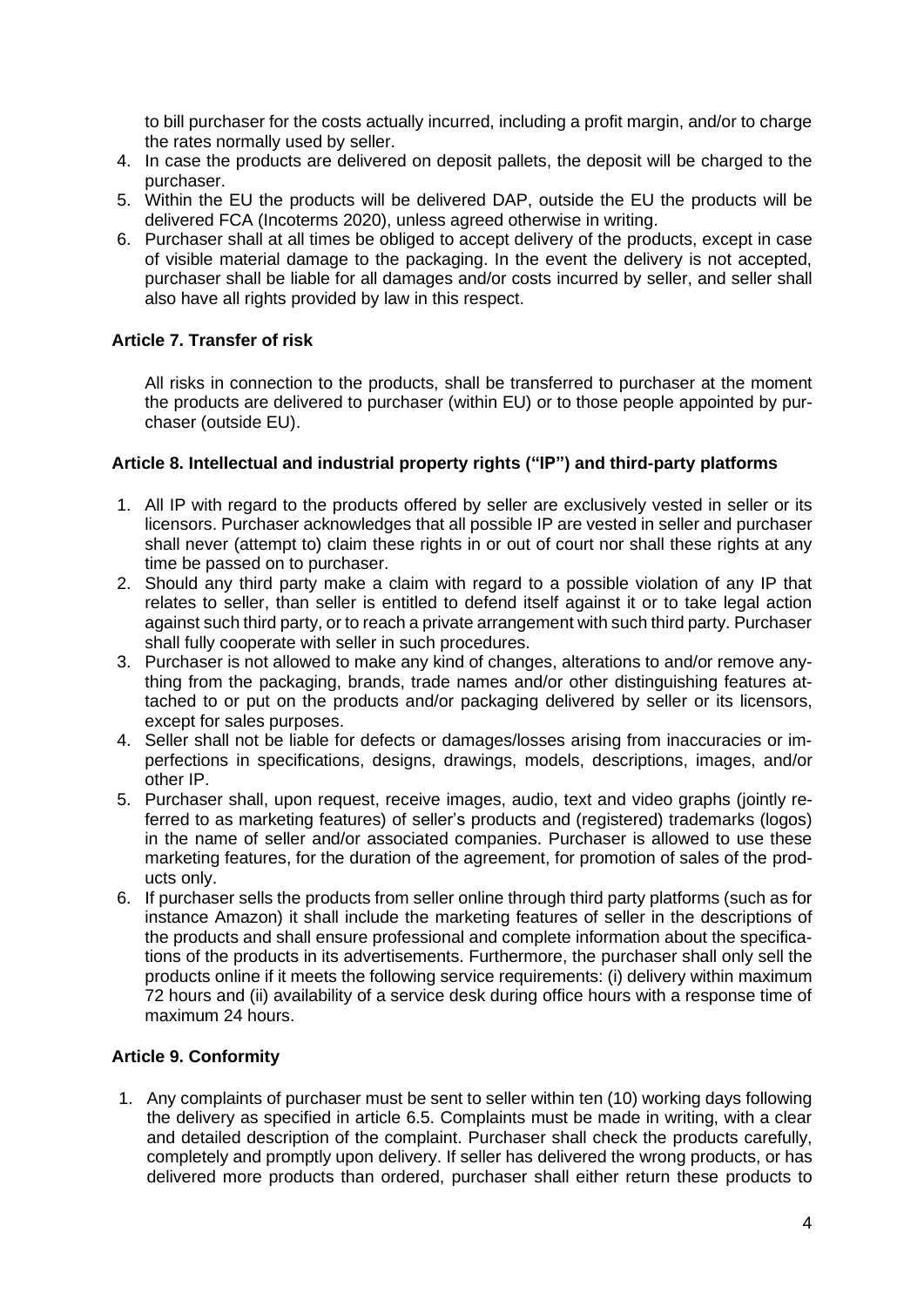seller without delay, but in any event within ten (10) days of receipt, in which case seller shall reimburse purchaser for the costs of the return shipment, or reimburse seller at its first request for the usual price for the products concerned.

- 2. If the packaging is visibly damaged at the moment of delivery, and/or the packaging has been opened, purchaser may choose to refuse the delivery or to accept it by signing the receipt and adding "damaged". Purchaser shall promptly inform seller of this in writing.
- 3. Defects that were not visible at the time of delivery and could not have become known after a careful and timely check at the delivery, must be reported to seller by purchaser as a Technical RMA following the procedure described in article 11.
- 4. Any entitlement to claim that purchaser may have against seller regarding defects in products delivered by seller will be void if:
	- a. Seller has not been informed in the time frame mentioned in this article and/or not in the way specified in this article;
	- b. Purchaser does not cooperate (sufficiently) with seller to investigate the soundness of the complaints;
	- c. Purchaser has not properly mounted, treated, used, stored or maintained the products, or has used or treated the products under circumstances or for purposes other than provided for by seller; and/or
	- d. Purchaser has continued to use the concerned product.

### **Article 10. Warranty**

- 1. Seller does not provide purchaser with any warranties other than those stipulated in these GTC. Unless otherwise provided hereinafter, seller provides no warranty regarding any (derivative or implied) uses or qualities of the products.
- 2. Seller warrants the conformity of products sold under seller's own brand names to purchaser for a warranty period of twenty-four (24) months, unless otherwise stated on the packaging of the products. The 24 months warranty period starts on the day purchaser (re)sells the product, if (re)sold within three (3) months after delivery of the product to purchaser. In case of professional or equivalent use by purchaser's customer, the warranty for these products is limited to twelve (12) months. Seller's warranty lapses in any case after twenty-seven (27) months after the product is delivered by seller to purchaser, or fifteen (15) months in case of professional use. The type of use (professional or equivalent, or non-professional) shall, if disputed by seller, be proven by purchaser. Purchaser shall in all cases provide (a copy of) the original invoice/agreement. Seller shall have no obligations whatsoever vis-à-vis purchaser regarding the concerned products following the periods stipulated in this section.
- 3. In deviation from the provisions in section 2 of this article, the warranty period for consumables, i.e. products subject to wear and tear and with an expected life span of no more than 6 months, including but not limited to batteries, cable ties, clamps and scented pearls for hoovers, as well as other products with a purchase price not exceeding € 30.00, the latter being deemed to be consumables, shall be limited to six (6) months, commencing on the day after delivery.
- 4. For products of other (non Nedis) brands, the warranty periods of the manufacturer of the respective product will be applicable, to the extent seller is able to pass them on. Information on these warranty periods is available in the webshop and upon request. Otherwise - mutatis mutandis – section 2 and 3 of this article shall apply to these products. The provision contained in this section is notwithstanding rights that purchaser may have against the manufacturers of such products.
- 5. Warranty claims must be sent in writing to seller within thirty (30) days after the defect/flaw has been detected or should reasonably have been discovered. This must be done through the RMA procedure described in article 11.
- 6. If seller finds the claim is sound and covered by a warranty, seller will, at seller's sole discretion: a. repair the defect products; b. supply a replacement product or parts, or c.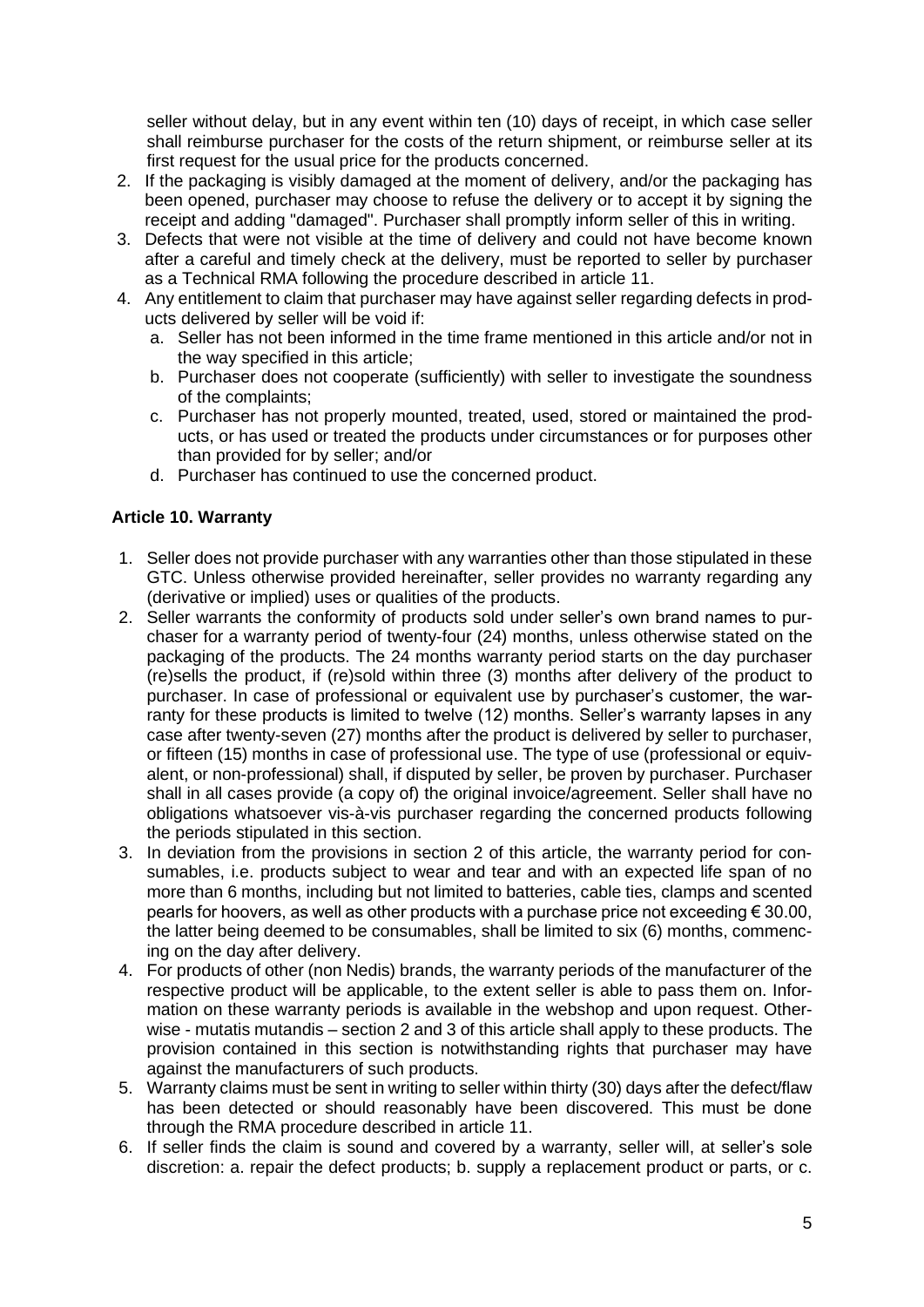refund the purchase price to purchaser, with termination (without judicial intervention) of the signed agreement. Seller can choose to replace the defect product by an equivalent product. In the event of delivery of a replacement and/or equivalent product, this shall not affect the warranty provided. In other words, no new guarantee period shall commence.

- 7. If purchaser or any third party (had) made repairs and/or changes to the product, without seller's express prior authorisation in writing, seller has no warranty obligation whatsoever.
- 8. If the product does not show any defects after comprehensive testing and inspection by seller, seller shall charge the research costs with a minimum of  $\epsilon$  20.00. Upon request the product can be returned. The shipment costs will be borne by purchaser.
- 9. If it appears that the defect is the result of deterioration, improper or wrong use, or not following the instructions for use, of damage to fragile parts or normal wear and tear, the warranty does not apply.
- 10. Samples for development or testing purposes, prototypes and pre-production versions of products are excluded from the warranty described in this article 10.
- 11. Except as provided in this article 10, seller shall have no liability to purchaser in respect of the products' failure to comply with the warranties set out in this article.

### **Article 11. Conditions for returning products**

- 1. Return of delivered products is only possible in case of a technical defect (a "Technical RMA") and in case the following process is followed. Delivered products cannot be returned if the purchaser has not ordered the correct products or quantities (a "Commercial RMA").
- 2. In the event of a technical RMA, purchaser must create an RMA via the webshop.
- 3. Upon receipt of the RMA request, seller shall assess this request and inform purchaser of the follow-up process. If the RMA request is approved purchaser will receive an RMA number from seller, including instructions on how to proceed with the RMA request.
- 4. The RMA number is valid for thirty (30) days from the date of issue by seller. If purchaser has been instructed to return the products and the products are not returned within this thirty (30) day period, the RMA number shall expire and purchaser must apply for a new RMA number, to which application the process described in this article shall apply.
- 5. Seller only accepts returns of products that have a valid RMA number. The RMA number must be clearly visible on the outside of the packaging. Damage caused during transport due to incorrect packaging may be a reason for seller to refuse the return shipment.
- 6. In case of a Technical RMA, seller will check within 10 working days of receipt of the product in 's-Hertogenbosch (the Netherlands) whether the product is defective, as indicated by purchaser in the RMA request, and whether it is covered by a warranty.
- 7. Seller shall not accept returns of products other than the Technical RMA as described in this article, unless otherwise agreed in writing between the parties.
- 8. In the event that a product is subject to a recall, i.e. a recall by seller of one or more specific products according to the procedure applicable within seller's organisation, seller shall provide purchaser with detailed instructions and purchaser shall be obliged to comply with these instructions. All actions and associated costs incurred by purchaser in carrying out the instructions shall require seller's prior written consent, which shall not be withheld on unreasonable grounds.

# **Article 12. Liability**

- 1. Seller shall never be liable towards purchaser for whatsoever reason, except in case of willful misconduct (*opzet*) or gross negligence (*grove nalatigheid*) of seller.
- 2. In any case, seller shall never be liable towards purchaser for any loss of: data, profit or turnover, contracts, or for any other consequential loss or indirect or other damage, regardless of the cause thereof and regardless whether it has been caused by an wrongful act (*onrechtmatige daad*) (including negligence), breach or otherwise.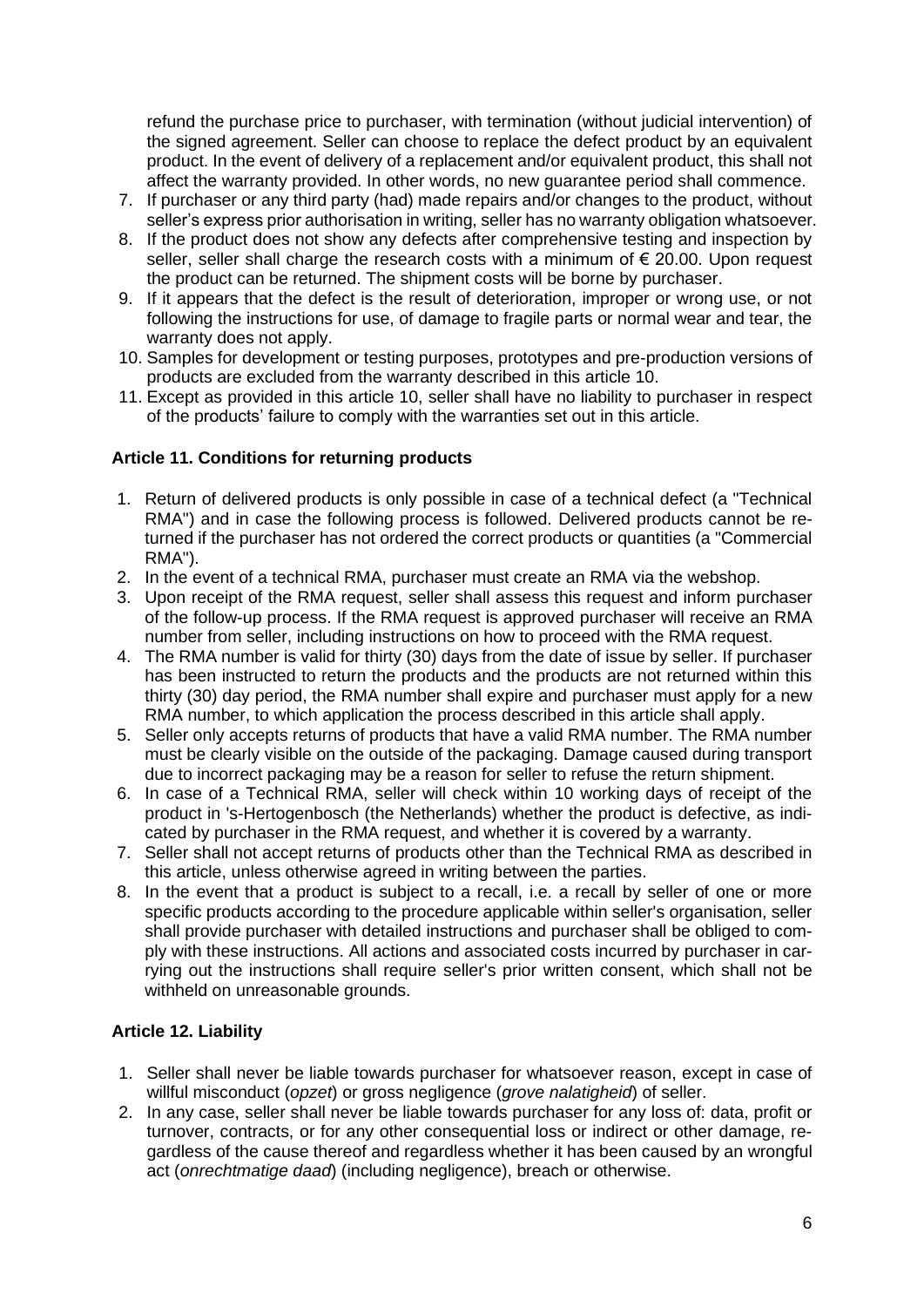- 3. Any (aggregate) liability of seller shall be limited to the amount paid out by its insurer in the case in question. In the unlikely event that there is no payment or cover under the policy, any and all liability of seller to purchaser shall be limited to the amount paid by purchaser to seller for the products in the event that products are the alleged cause of the damage and in all other cases to a maximum of EUR 10,000. If one or more of purchaser's products are defective, seller shall only be obliged to repair, replace or refund the purchase price of the defective product under the aforementioned guaranteed scheme, unless seller is obligated to do more by virtue of mandatory law. Seller also stipulates this limitation of liability in favor of its managing directors and third parties engaged by it - they, too, may invoke the limitation of their liability in these GTC (a thirdparty clause as referred to in Section 6:253 of the Dutch Civil Code).
- 4. Purchaser shall indemnify seller from and against all damage (including third party claims) and/or costs of whatever nature, caused directly or indirectly by or with regard to incorrect information/representation, wrongful acts (*onrechtmatige daad*) and or mistakes of purchaser.
- 5. If seller provides purchaser with advice or assistance concerning any products, the furnishing of such advice or assistance shall never subject seller to any liability and purchaser shall indemnify seller in this regard.
- 6. Seller is not liable for any damage as a result from purchase orders which are misunderstood, deformed, delayed or which do not come across properly as a result of the use of the internet or any other means of communication between purchaser and seller, or between seller and third parties.
- 7. In the event of any conflict, this article shall take precedence over any other article in these GTC.
- 8. All possible claims for damages of purchaser shall lapse if purchaser does not notify seller in writing of a loss-causing event as soon as possible and at the latest within one (1) month after it became aware (or could reasonably have become aware) of that event. A claim for compensation shall in any case lapse if purchaser does not institute legal proceedings against seller within six months from that moment.

# **Article 13. Reservation of ownership and security**

- 1. All products delivered by seller remain the property of seller (extended reservation of title; *verruimd eigendomsvoorbehoud*) until purchaser has paid all amounts due to seller. If seller deems it necessary, it shall be entitled to require purchaser to provide security for the fulfilment of its payment obligations.
- 2. Notwithstanding the provisions in section 1 of this article, purchaser is allowed to sell the products to third parties, but only in the normal course of business.
- 3. If purchaser does not comply with its obligations towards seller, or if a reasonable fear exists that purchaser will fail to comply, Seller is entitled to remove the delivered products which it owns, from purchaser or a third party that holds the products on behalf of purchaser, or to have these products removed. Purchaser shall fully cooperate with seller in this matter, under the penalty of an additional fine to be paid immediately by purchaser to seller, of 10% of the amount due to seller, for each day that it fails to cooperate with seller. After the products have been taken back, purchaser shall be credited for the market value, which under no circumstances will exceed the original purchase price, less the costs for taking back the products and the damage sustained by seller as a consequence of taking back the products (including, for the avoidance of misunderstanding, any profits foregone). The above does not harm any of seller's rights and powers afforded by law.
- 4. Purchaser is not entitled to vest a non-possessory pledge or any other real or personal right in the products which are the property of seller for the benefit of a third party.
- 5. Purchaser shall identify the products delivered to him by seller that are still under purchaser's control, as being seller's property until the property has been transferred to purchaser. Pursuant to section 1 of this article purchaser is to insure the risk of fire, explosion and water damage and theft with regard to such products and to produce evidence of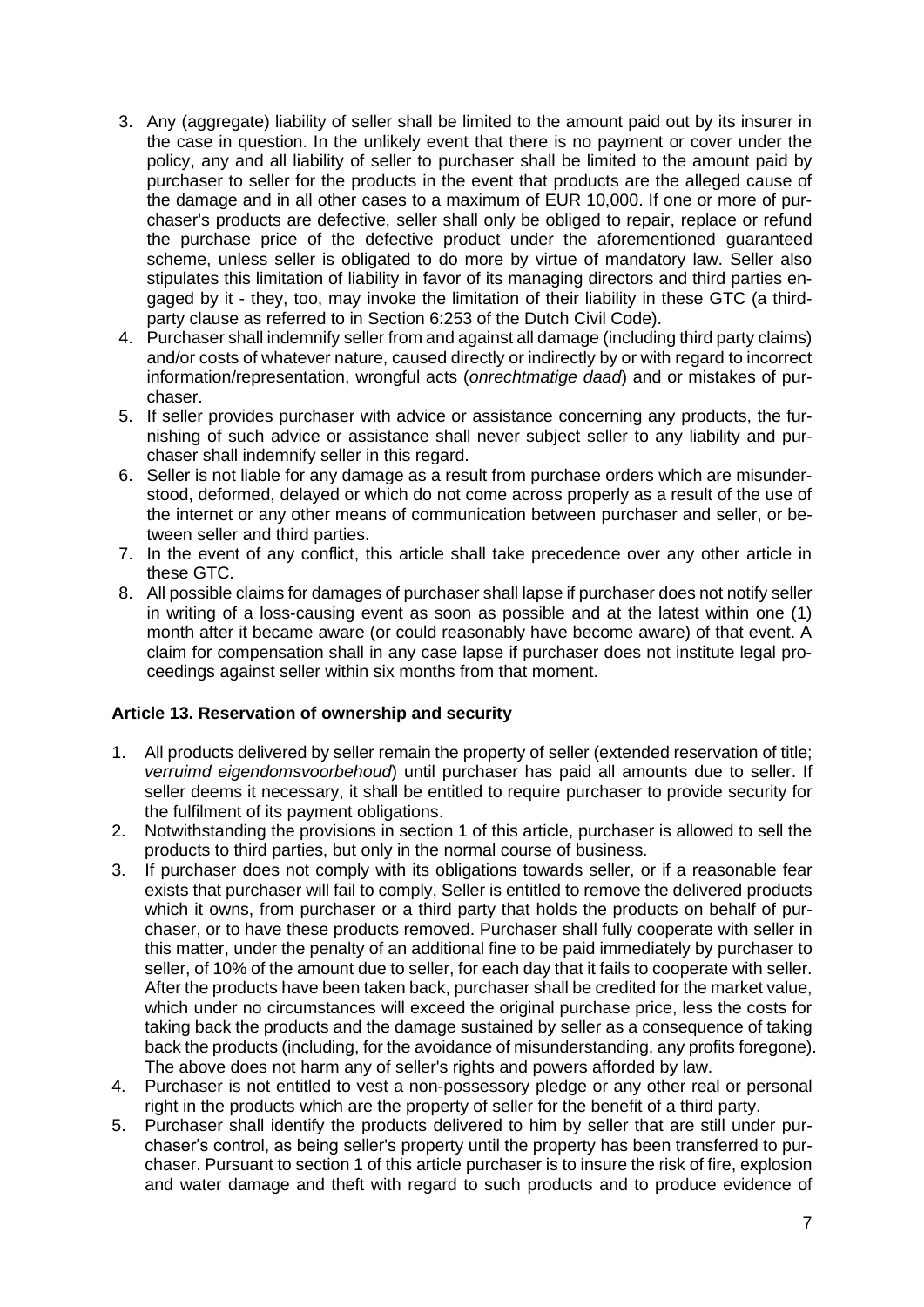such insurance to seller at his request. All of purchaser's claims against the insurers of the products under said insurance will be pledged by purchaser to seller if seller so desires, in the way mentioned in article 3:239 Dutch Civil Code, as an additional security to seller's claims against purchaser, all this notwithstanding purchaser's obligation to pay the purchase price for the products.

# **Article 14. Payment**

- 1. Purchaser shall pay in € (EURO), unless otherwise agreed in writing, without any deduction or discount by bank transfer to a bank account provided by seller. Payment of the purchase price is to be made within the period agreed upon in writing. In the absence of such a specific period, payment shall be made promptly.
- 2. The final day of the payment period shall be a legal deadline (*fatale termijn*) in the way mentioned in article 6:83 (a) of the Dutch Civil Code.
- 3. Seller shall at all times be entitled to request payment in advance, either in full or in part, and/or obtain security for the payment.
- 4. If payment is made by bank transfer, the day on which the amount is received on seller's bank account is considered the day of payment.
- 5. If purchaser fails to pay on time the (full) amount due, he is in breach without further notice and seller's claims to purchaser are immediately due. In such circumstances, seller has the right to suspend compliance with all its obligations ensuing from the agreements with purchaser, without prejudice to all rights ensuing from general law.
- 6. If purchaser fails to meet his payment obligations in time, seller is entitled immediately and without any written notice being required, to charge an interest at a rate of one and a half percent (1.5%) per month over the outstanding balance, which interest is immediately due, without further notice, until the moment of full payment.
- 7. Complaints, defects, faults, etc. do not suspend purchaser's obligation to pay. Purchaser is not entitled to deduct and/or settle any amount in whatever capacity, without seller's express prior written authorisation.
- 8. All costs related to the collection of invoiced amounts (including extra-judicial and judicial collection costs) are for the account of purchaser. The extra-judicial collection costs are at least fifteen percent (15 %) of the principal amount, with a minimum of  $\epsilon$  150.00, everything without value added tax. The judicial costs are expressly not limited to the court fees, but will include seller's legal fees and will be fully for the account of purchaser, if purchaser is (for the greater part) the losing party.
- 9. Pursuant to article 6:44 Dutch Civil Code, payments will be first deducted from the costs referred to in section 8, subsequently from the interest due and finally from the principal amount and the accrued interest.
- 10. If the financial situation of purchaser after the entering into the agreement, but prior to the delivery of the products, sustains a considerable setback, seller is entitled to refrain entirely or in part from further performance of the agreement, or to demand a change of the payment conditions or to deliver only after security has been provided.
- 11. Seller is entitled to transfer its claims under all transactions with purchaser to a credit insurer or factoring company, at the choice of seller.
- 12. Any objections to an invoice must be made prior to the payment date of the invoice, after which payment date such invoice shall be deemed to be correct and final.

# **Article 15. Force Majeure**

1. Seller shall not be held to perform any obligation to purchaser if it is outside of seller's control to do so as a result of circumstances that permanently or temporarily prevent such performance (*Overmacht*/*Force Majeure*). Seller shall not be liable for any damages or losses resulting from such Force Majeure. Force Majeure shall include at any rate, but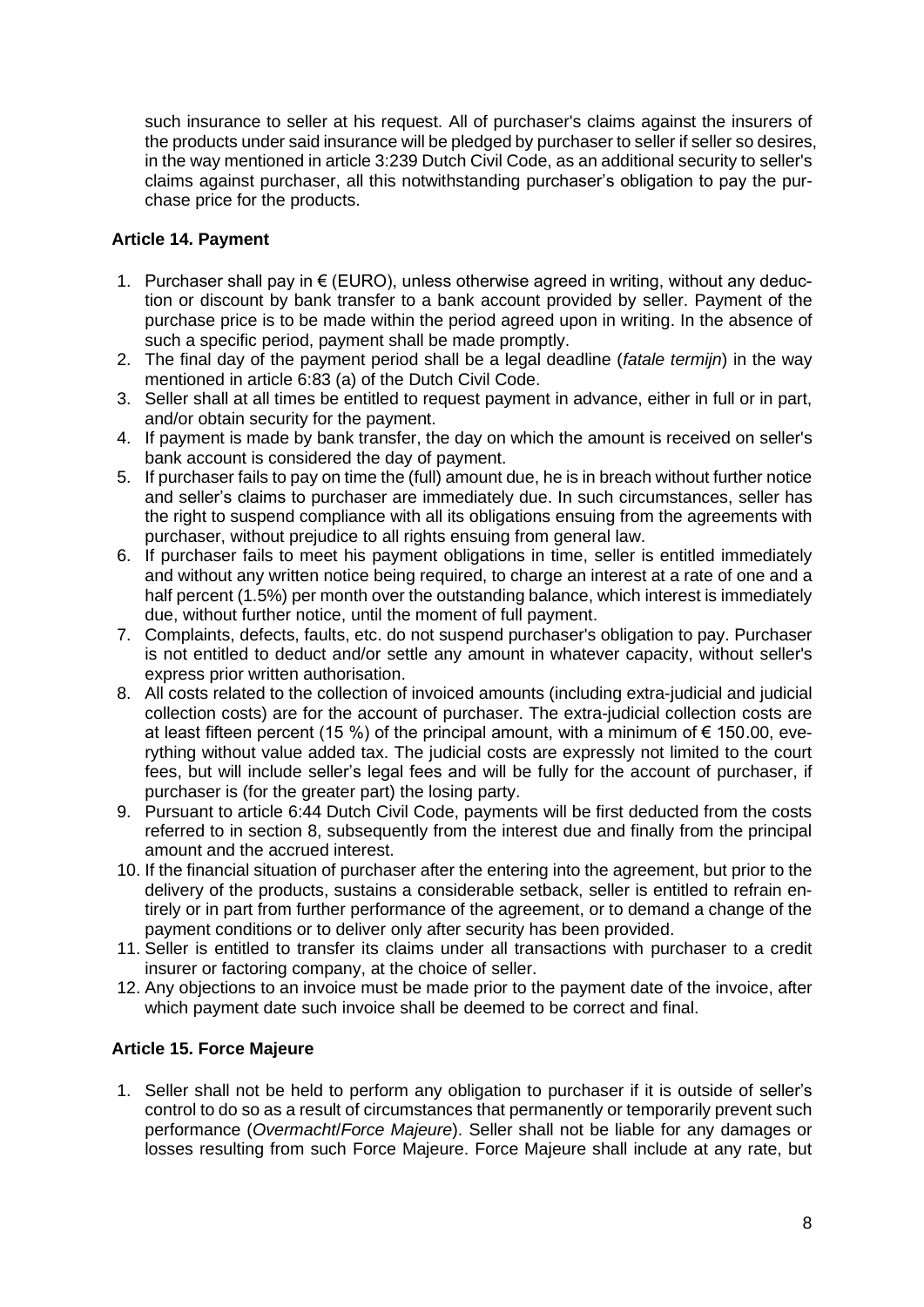not be limited to, transport ban, import ban, circumstance that limit or prevent transportation, strike, lack of personnel or (spare) parts, riot, molestation, civil disturbance, acts of war, epidemic, pandemic, fire and/or water damage, breakdown of machines, interruption of the power supply, faulty or incomplete compliance by third parties, government measures, including at any rate import and export restrictions, marketing ban and noncompliance of its vendors.

- 2. In the event seller is of the opinion that the Force Majeure is of a temporary nature, seller is entitled to suspend the performance of the agreement until the circumstance causing the Force Majeure no longer exists, which has to be a period not exceeding two months.
- 3. In the event seller is of the opinion that the Force Majeure is permanent, each party is entitled to adapt the performance of the agreement to the circumstances or to terminate the agreement in whole or in part, without judicial intervention, and without being held to any compensation of damage to the other party.
- 4. If seller already complied with part of the agreed obligations when the situation of Force Majeure commences, it is entitled to charge the work already performed separately and prematurely, and purchaser must pay this invoice as if it were a transaction on its own.

### **Article 16. Termination, suspension, and cancellation**

- 1. In addition to all powers afforded by law, seller is entitled to suspend the performance of its obligations if:
	- a. Purchaser does not comply with its (payment) obligations on time and/or completely;
	- b. Purchaser has been asked to provide security for the performance of its obligations under the agreement and has failed to do so (sufficiently);
	- c. Purchaser has been declared bankrupt, has applied for bankruptcy (*faillissement*) or has been granted a suspension of payments (*surseance van betaling*), or the Private Arrangement Act (*Wet Homologatie Onderhands Akkoord*) or a similar procedure becomes applicable to purchaser;
	- d. Seller has learned of any (other) circumstances which constitute reasonable grounds to fear that purchaser will fail to comply with its (payment) obligations.
- 2. In addition to all powers afforded by law, is seller entitled to terminate the agreement immediately in whole or in part and with immediate effect, without having any obligation to pay any kind of compensation of damage or restitution, if purchaser does not comply with its obligations under these GTC and/or the agreement to which they pertain, after having given purchaser proper notice of default and a period of time for proper performance within which period proper performance has not taken place, while purchaser is obligated to pay compensation for damage for having committed non-performance (*toerekenbare tekortkoming*).
- 3. Seller is entitled to terminate or amend the agreement if circumstances occur which are of such nature that compliance with the obligations under these GTC and/or the agreement to which they pertain has become impossible or if any other circumstances occur which are of such nature that it is not reasonable and fair to expect from seller to perform these GTC and/or the agreement to which they pertain on the originally agreed conditions.
- 4. Also in case of liquidation, (an application for) suspension of payment or bankruptcy, seizure - if such seizure has not been lifted within three months - of purchaser's assets, debt relief or any other circumstance preventing purchaser to dispose freely over its assets, seller is free to cancel the purchase order or agreement or to terminate the agreement at once and with immediate effect, without being liable to payment of any compensation for damage.
- 5. Regardless whether the agreement was signed for a fixed or for a continuous term, seller is always entitled to cancel such agreement, for whatever reason, with due observance of a reasonable notice period. Seller is never held to pay any kind of compensation for damage.